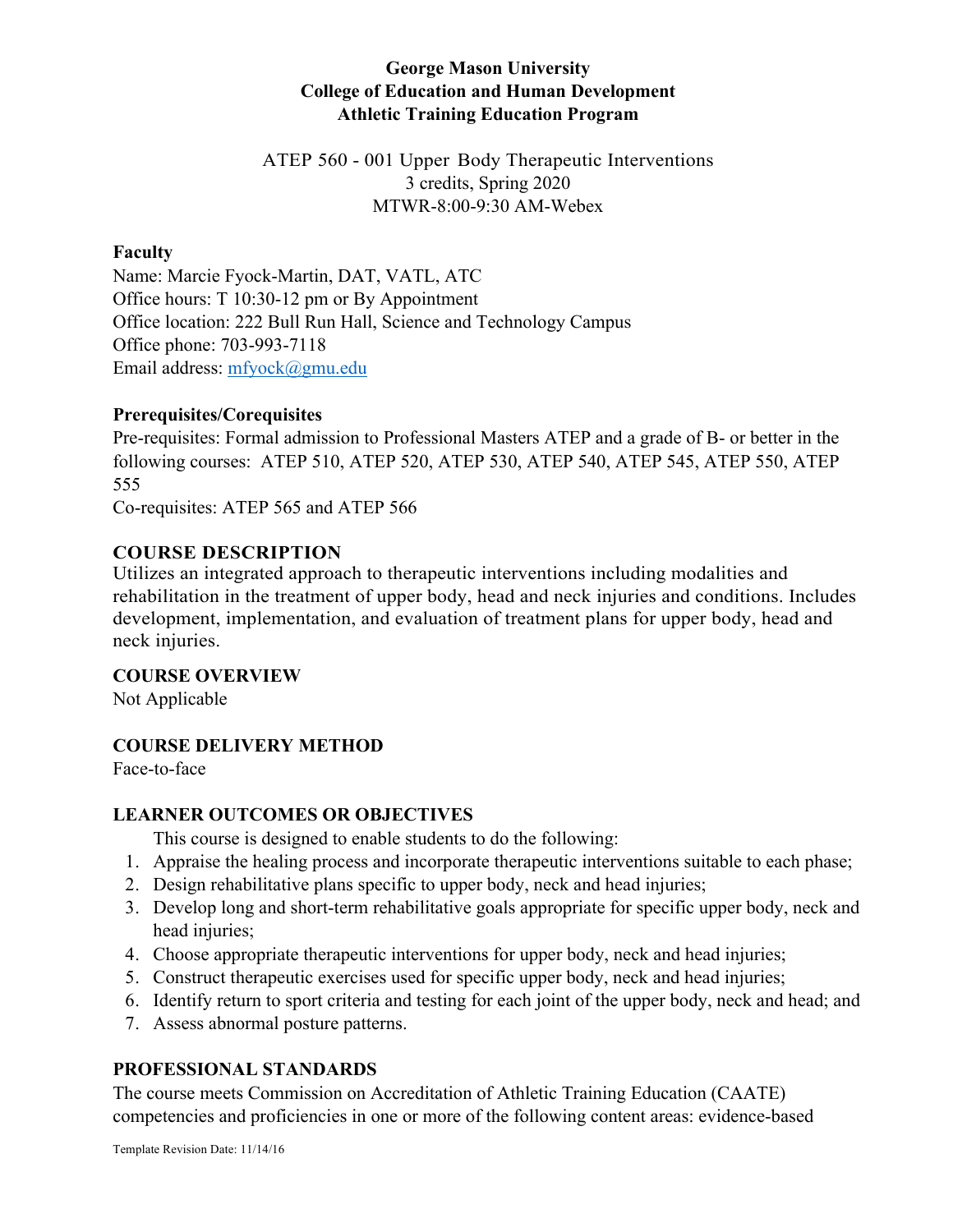practice, clinical examination and diagnosis, therapeutic interventions, psychosocial strategies and referral.

## **REQUIRED TEXTS**

- 1. Prentice, W. (2015). *Rehabilitation Techniques for Sports Medicine and Athletic Training.*   $(6<sup>th</sup>$  ed.). Slack Incorporated.
- 2. Knight K., Draper D. (2012). *Therapeutic Modalities: The Art and Science.* Lippincott, Williams & Wilkins.
- 3. Additional readings as assigned via Blackboard.

## **COURSE PERFORMANCE EVALUATION**

Students are expected to submit all assignments on time in the manner outlined by the instructor (e.g., Blackboard, Tk20, hard copy). Students will be evaluated on content standards (knowledge gained). Content standards will be assessed via projects, written quizzes and exams. Performance will be assessed through completion of class activities.

## • **Assignments and/or Examinations Current Rehabilitation Philosophy**

Students will articulate their current rehabilitation philosophy. This will include current theories that guide practice, philosophies of patient care, and explanation of your decision-making process.

## **Examinations**

Examinations, including a comprehensive final exam, will be administered in class. The format of these examinations may be multiple choice, true/false, short answer, matching, essay and fill- in the blank type questions. Each of the examinations will test the material covered in the assigned readings, discussions and textbook.

## **Patient Outcomes Assessment & Reflection Assignment**

This assignment will require you to collect patient outcomes, reflect upon your clinical decisions and develop a plan of improvement for the next clinical experience. You will disseminate in appropriate presentation format to your peers at the conclusion of the semester. Further details will be provided on BB.

## • **Other Requirements**

## **Professionalism**

Students are expected to exhibit professional behaviors and dispositions at all times. It is critical that each student conduct himself/herself in an appropriate manner and decorum fitting of a health care provider. Making light of injuries, conditions, or illnesses or any action that is not respectful to the class, instructor, or patient study will not be tolerated. Submission of documents or assignments should not include personal information and should comply with Health Insurance Portability & Accountability Act (HIPAA) regulations.

*Communication* – When communicating with the instructor and classmates, either face-toface or via email, students should address the other person appropriately, use appropriate language and maintain a civil demeanor.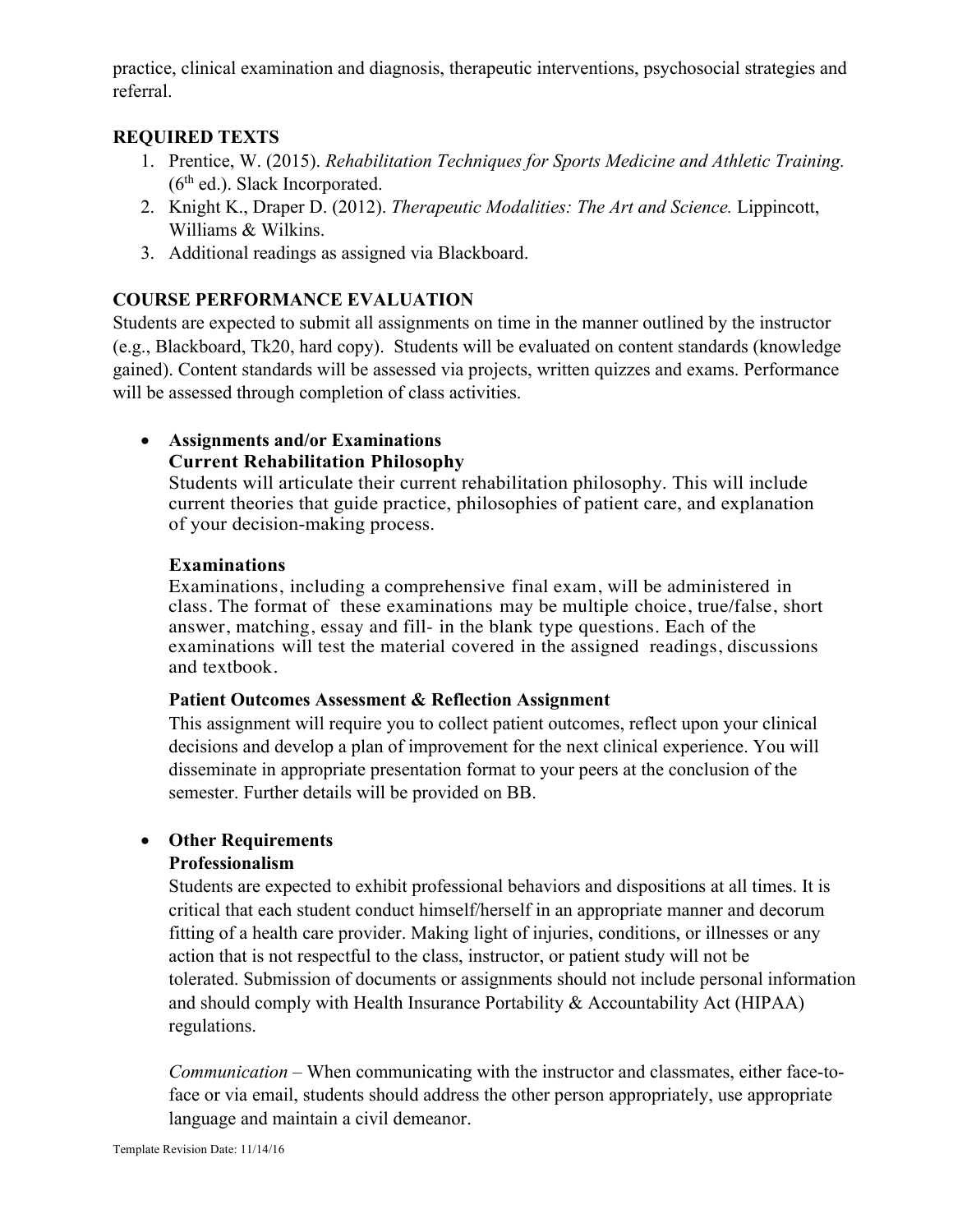*Responsibility/Accountability/ Honesty/Integrity*– Professionals take responsibility for their actions and are accountable. This can occur at multiple levels but generally consists of being on time, completing assignments on time, submitting work that is of the appropriate quality, honoring commitments and owning up to mistakes. Students are expected to interact with the instructor and classmates in appropriate, respectful and civil behaviors. Professionals keep their word when committing to something and act in an ethical and respectful manner. See George Mason University policy for further guidance.

*Professionalism evaluation – Any professionalism violation will be documented by the instructor. Violations will result in a 1-point deduction per episode from the final point total.*

#### **Attendance**

Attending, being on-time for class, active participation and respect for peers and instructor are important components of this course. Therefore, students will lose credit for not attending and contributing to the class. *An unexcused absence will result in a point reduction of the student's final grade. Each late arrival will result in 1 point reduction of the student's final grade.* If a student arrives more than 20 minutes after the beginning of class, it will be recorded as an unexcused absent even if the student attends the class. Excused absences include the following: illness (must bring a receipt or note from a doctor), family death, athletic/academic event(contact instructor in advance), and others at the discretion of the instructor. For known upcoming absences, students must contact the instructor at least one week in advance to the missed class to make up work. In the case of illness or some other unforeseen absence, the student must contact the instructor before the course meeting via e-mail. At the next attended class meeting the student will discuss material that is to be completed. *Students will have one week from the excused absence to complete any missed assignments.*  It is the student's obligation to pursue any make-up work. Attendance will be recorded at the beginning of class.

#### • **Grading**

| <b>ASSESSMENT</b>                                       | <b>Number</b> | % of Total Grade |
|---------------------------------------------------------|---------------|------------------|
| Class Participation &<br>Professionalism                |               | 10               |
| Current Clinical Philosophy                             |               | 10               |
| Exams                                                   |               | 40               |
| Patient Outcome Assessment & l<br>Reflection Assignment |               | 20               |
| Comprehensive Final Exam                                |               | 20               |
| TOTAL                                                   |               | 100%             |

## **Grading Scale**

The student's final letter grade will be earned based on the following scale:

| Grade | Percentage |  |
|-------|------------|--|
|       |            |  |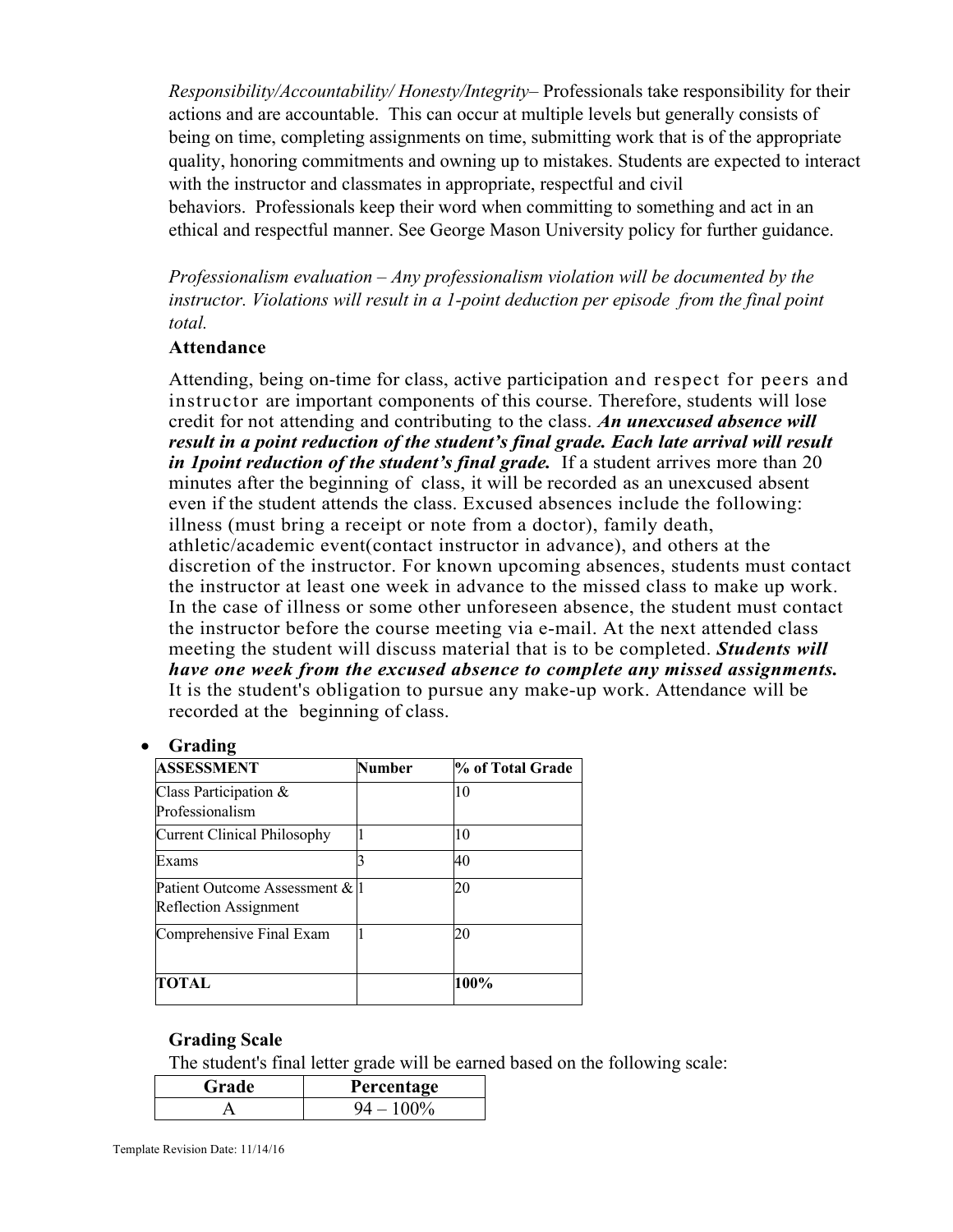| А-        | $90 - 93\%$ |
|-----------|-------------|
| $B+$      | $88 - 89\%$ |
| B         | $84 - 87%$  |
| $B -$     | $80 - 83\%$ |
| $\subset$ | $70 - 79\%$ |
| F         | $0 - 69\%$  |

## **\*Although a B- is a satisfactory grade for a course, students must maintain a 3.00 average in their degree program and present a 3.00 GPA on the courses listed on the graduation application.**

Every attempt will be made to grade and return assignments in a timely manner to provide students with constructive feedback. To provide students the opportunity to fully assess the feedback provided on graded assignments, the professor will be happy to answer any questions at the next class period following the return of the assignments or during the professor's office hours. The professor acknowledges the passion with regards to grades, but unprofessional and uncivil behavior either in person or through other modes of communication will not be tolerated.

## **NAME**

Your name MUST be on your papers/assignments when you turn them in. Failure to put your name will result in a 0 for the assignment.

#### **MAKE UP WORK**

Students who are absent or who arrive late without an official university or a medical doctor's excuse will not be permitted to participate in the class activities for credit the day of the absence or tardy event. There will be no make-up quizzes or exams unless an excused absence has been warranted. Students who miss an examination, quiz or other class activity because of an excused absence must complete the assignment *within a week of the excused absence*. It is the student's obligation to pursue any make-up work. Attendance will be recorded at the beginning of class.

#### **LATE ASSIGNMENTS**

All work is due at the beginning of class time on the indicated day. **NO LATE WORK WILL BE ACCEPTED AND WILL RESULT IN A 0 GRADE!!!** 

#### **PROFESSIONAL DISPOSITIONS**

Students are expected to exhibit professional behaviors and dispositions at all times. https://cehd.gmu.edu/students/polices-procedures/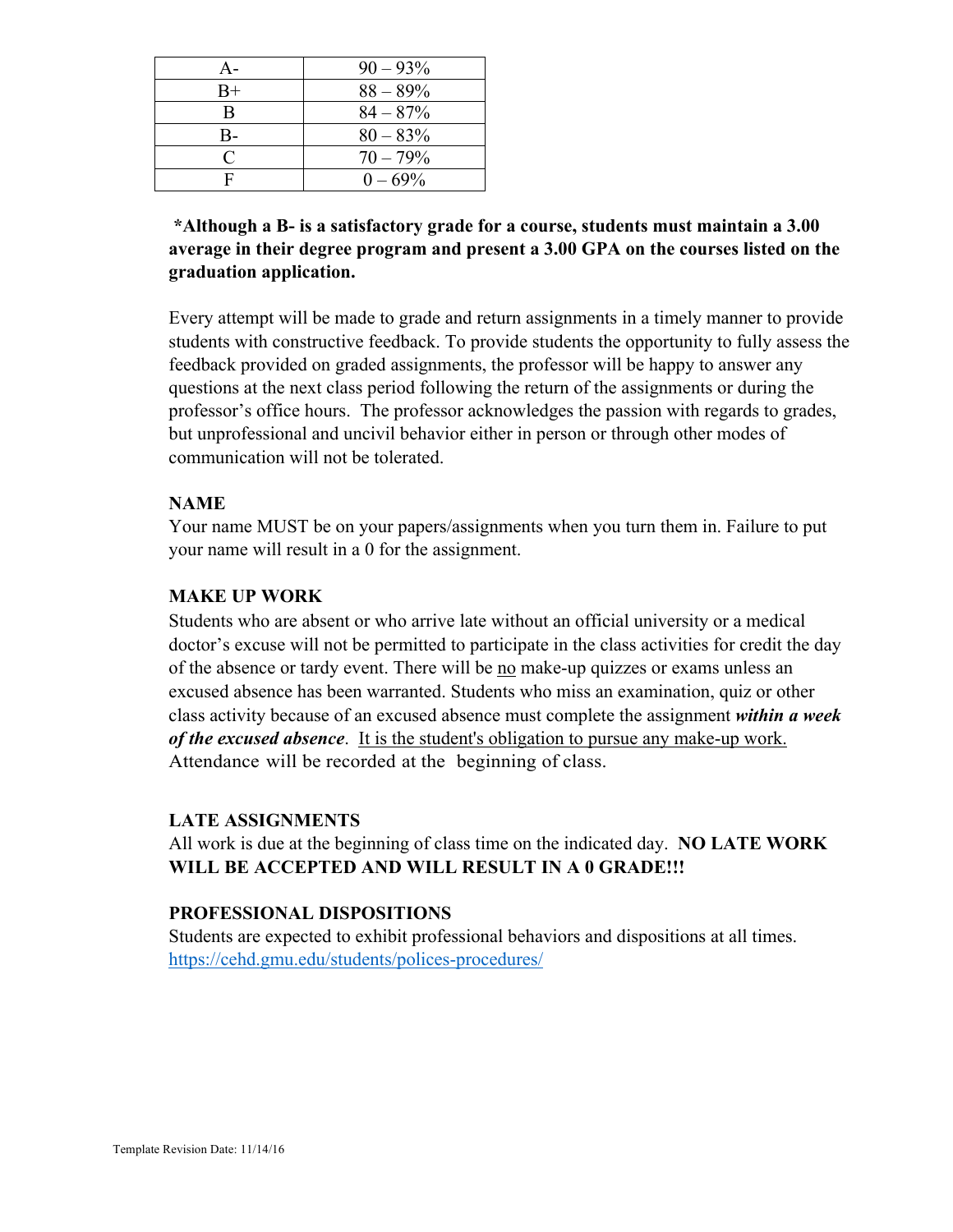| Week           | Day         | <b>Topic</b>                            | <b>Readings</b>                | <b>Assignments</b>         |
|----------------|-------------|-----------------------------------------|--------------------------------|----------------------------|
| 1              | M           | Welcome/Overview                        |                                |                            |
| $3 - 23$       |             |                                         |                                |                            |
|                | T           | Developing the CAT Manuscript           |                                | Outline your CAT           |
|                |             |                                         |                                | for class                  |
|                | W           | <b>Rehab Concepts Review</b>            | <b>RI</b> Articles             | Review Quiz -              |
|                |             |                                         |                                | online                     |
|                | $\mathbf R$ | Regional Interdependence                | RI Articles- Student           |                            |
|                |             | Concept                                 | Assigned                       |                            |
| <b>Week</b>    | Day         | <b>Topic</b>                            | <b>Readings</b>                | <b>Assignments</b>         |
|                | M           | Thoracic Spine                          | Chapter 24                     |                            |
|                |             |                                         | Thoracic Spine Articles        |                            |
| $\overline{2}$ | $\mathbf T$ | Thoracic Spine                          |                                |                            |
| $3 - 30$       | W           | Thoracic Spine Lab Day                  |                                |                            |
|                |             |                                         |                                |                            |
|                | $\mathbf R$ | Thoracic Spine Lab Day                  |                                |                            |
| Week           | <b>Day</b>  |                                         | <b>Readings</b>                | <b>Assignments</b>         |
|                | M           | Cervical Spine                          | Chapter 24                     |                            |
|                |             |                                         | Articles                       |                            |
|                | T           | Cervical Spine Lab Day                  |                                |                            |
| 3              |             |                                         |                                |                            |
| $4-6$          | W           | <b>Spine Written Exam- Online</b>       |                                |                            |
|                |             | <b>Rehab Philosophy Development</b>     |                                |                            |
|                | $\mathbf R$ | <b>Lab Exam Thoracic &amp; Cervical</b> |                                |                            |
| Week           |             | <b>Spine</b>                            |                                |                            |
|                | Day<br>M    | Upper Arm/Shoulder                      | <b>Readings</b><br>Chapter 17  | <b>Assignments</b>         |
|                |             |                                         | Shoulder Dyskinesia            |                            |
|                |             |                                         | Articles                       |                            |
|                |             |                                         | <b>NATA Position Statement</b> |                            |
| $\overline{4}$ | T           | Upper Arm/Shoulder                      |                                |                            |
| $4 - 13$       |             |                                         |                                |                            |
|                | W           | Upper Arm/Shoulder Lab Day              |                                |                            |
|                | ${\bf R}$   | Overhead & Throwing Pts                 | <b>OH</b> Athlete Articles     | <b>Clinical Philosophy</b> |
|                |             |                                         |                                | Due                        |
| Week           | Day         |                                         | <b>Readings</b>                | <b>Assignments</b>         |
|                | M           | <b>Shoulder Written Exam</b>            |                                |                            |
|                |             |                                         |                                |                            |
|                | T           | <b>Lab Exam Shoulder</b>                |                                |                            |
| 5              |             |                                         |                                |                            |
| $4 - 20$       | W           | Elbow                                   | Chapter $18$                   |                            |
|                |             |                                         | Prevention Program in          |                            |
|                |             |                                         | Youth Pitchers Article         |                            |
|                | $\mathbf R$ | Wrist & Hand                            | Chapter 19                     |                            |
| Week           | <b>Day</b>  |                                         | <b>Readings</b>                | <b>Assignments</b>         |
|                | M           | Elbow Wrist Hand Lab Day                |                                |                            |
|                | $\mathbf T$ | Elbow, wrist & hand Written &           |                                |                            |
| 6              |             | Lab exam                                |                                |                            |
| $4 - 27$       | W           | Concussion Rehabilitation -             | <b>VOMS</b> articles           |                            |
|                |             | Ashley Osborn                           | Concussion articles            |                            |

# **CLASS SCHEDULE- Classes will be delivered via WEBEX until further notice**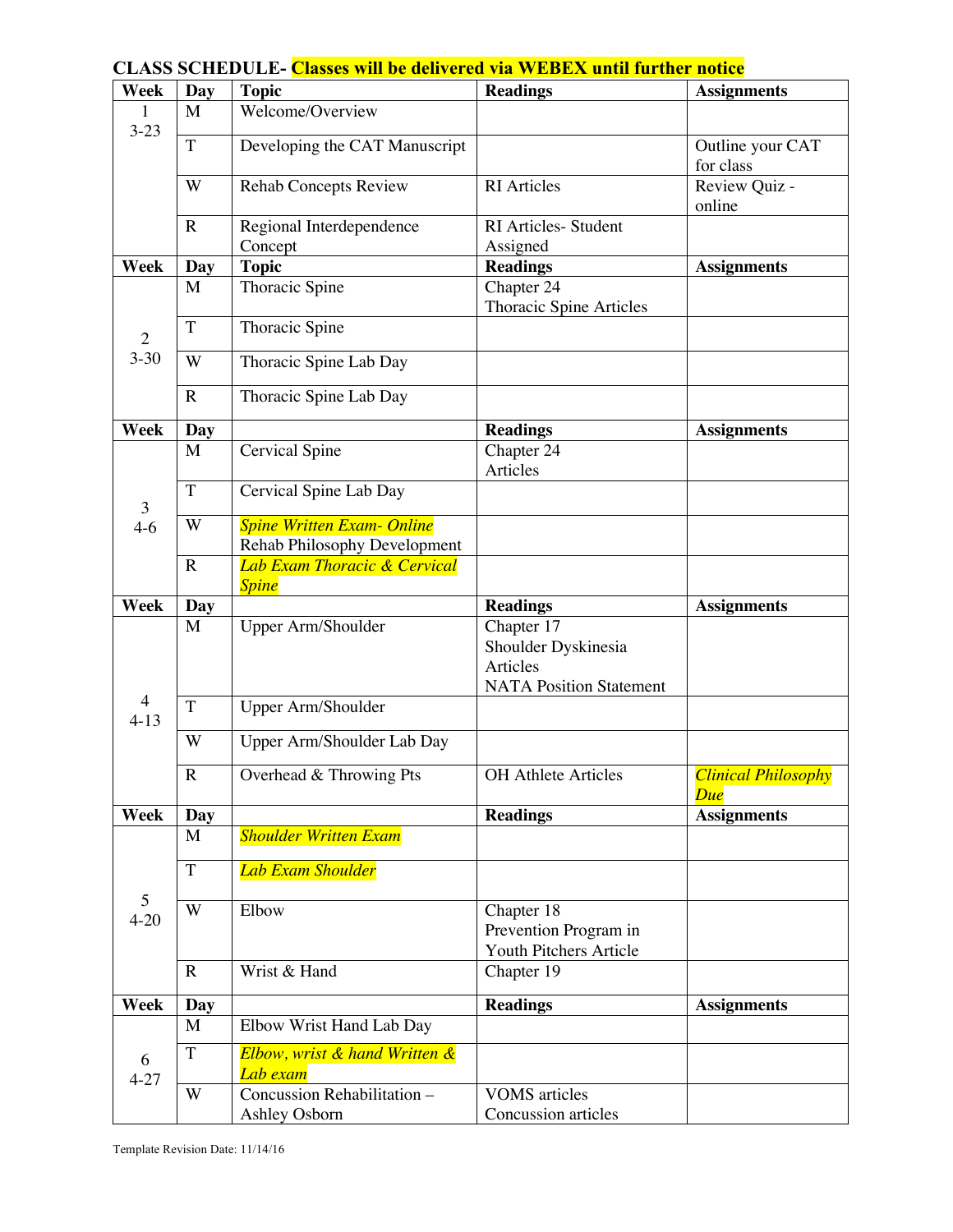|                | R           | Concussion Rehabilitation -          | <b>Berlin Consensus</b> |                                               |
|----------------|-------------|--------------------------------------|-------------------------|-----------------------------------------------|
|                |             | Sam Hacherl                          | SCAT <sub>5</sub>       |                                               |
|                |             |                                      |                         |                                               |
| Week           | Day         |                                      | <b>Readings</b>         | <b>Assignments</b>                            |
|                | M           | In Class Writing Day                 |                         |                                               |
| $\overline{7}$ | T           |                                      |                         |                                               |
| $5-4$          | W           | <b>Patient Outcome Presentations</b> |                         | <b>Pt Outcome</b><br><b>Assignment via BB</b> |
|                | $\mathbf R$ | <b>Patient Outcome Presentations</b> |                         |                                               |
| Week           | <b>Day</b>  | <b>Topic</b>                         | <b>Readings</b>         | <b>Assignments</b>                            |
|                | M           | <b>Study Day</b>                     |                         | <b>CAT Manuscript</b><br>Due                  |
| 8              |             |                                      |                         |                                               |
| $5 - 11$       | <b>TBD</b>  | <b>Written Final Exam</b>            |                         |                                               |
|                |             | 7:30-10:30 AM                        |                         |                                               |
|                | <b>TBD</b>  | Lab Final Exam                       |                         |                                               |
|                |             | 7:30-10:30 AM                        |                         |                                               |

Note: Faculty reserves the right to alter the schedule as necessary, with notification to students.

## **CORE VALUES COMMITMENT**

The College of Education and Human Development is committed to collaboration, ethical leadership, innovation, research-based practice, and social justice. Students are expected to adhere to these principles: http://cehd.gmu.edu/values/.

## **GMU POLICICES AND RESOURCES FOR STUDENTS**

## *Policies*

- Students must adhere to the guidelines of the Mason Honor Code (see https://catalog.gmu.edu/policies/honor-code-system/).
- Students must follow the university policy for Responsible Use of Computing (see http://universitypolicy.gmu.edu/policies/responsible-use-of-computing/).
- Students are responsible for the content of university communications sent to their Mason email account and are required to activate their account and check it regularly. All communication from the university, college, school, and program will be sent to students **solely** through their Mason email account.
- Students with disabilities who seek accommodations in a course must be registered with George Mason University Disability Services. Approved accommodations will begin at the time the written letter from Disability Services is received by the instructor (see http://ods.gmu.edu/).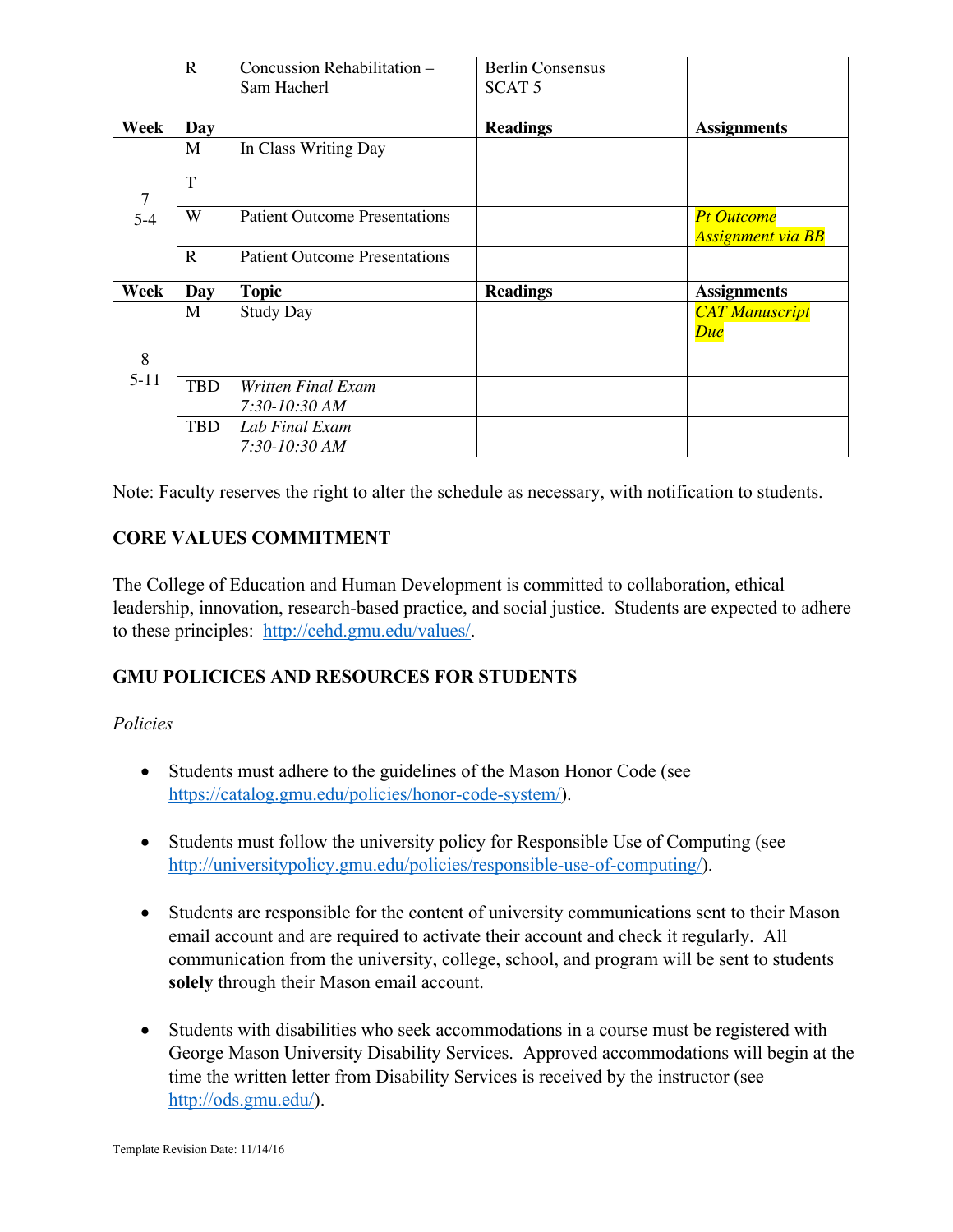• Students must follow the university policy stating that all sound emitting devices shall be silenced during class unless otherwise authorized by the instructor.

## *Campus Resources*

- **Support for submission of assignments to Tk20 should be directed to tk20help@gmu.edu or https://cehd.gmu.edu/aero/tk20. Questions or concerns regarding use of Blackboard should be directed to http://coursessupport.gmu.edu/.**
- **For information on student support resources on campus, see https://ctfe.gmu.edu/teaching/student-support-resources-on-campus For additional information on the College of Education and Human Development, please visit our website https://cehd.gmu.edu/students/ .**
- **Notice of mandatory reporting of sexual assault, interpersonal violence, and stalking: As a faculty member, I am designated as a "Responsible Employee," and must report all disclosures of sexual assault, interpersonal violence, and stalking to Mason's Title IX Coordinator per University Policy 1202. If you wish to speak with someone confidentially, please contact one of Mason's confidential resources, such as Student Support and Advocacy Center (SSAC) at 703-380-1434 or Counseling and Psychological Services (CAPS) at 703-993-2380. You may also seek assistance from Mason's Title IX Coordinator by calling 703-993-8730, or emailing titleix@gmu.edu.**

## **TECHNOLOGY USE DURING CLASS**

As per GMU policy, all sound emitting technology is required to be turned off during the class meeting time. Additionally, *no laptop computers, smart phones, Ipads* will be permitted for use during class time; the exceptions are for use during presentations/projects, and technology deemed as necessary by the Office of Disability Services. Students utilizing various technology devices during class will be asked to leave class and will not be permitted to complete course work or receive any points for assignments that day.

## **E-MAIL CORRESPONDENCE**

Only messages that originate from a George Mason University address will be accepted.

Please note that e-mail is a wonderful tool for brief communication of ancillary matters, but is a poor substitute for in-person discussion of detailed matters. Therefore, to make communication more effective, e-mail correspondence from students should be limited to brief clarification of matters related to the class schedule, to receive confirmation of receipt of an assignment, to schedule a meeting, to notify the instructor of problems accessing materials on the course website, or to notify the instructor of an anticipated or unanticipated absence (to be followed by in-person discussion prior to or following the class meeting time). All other communication including clarification of information presented in lecture, questions regarding assignments, questions regarding grades, and all other matters should be addressed with the instructor in-person during office hours or during a scheduled meeting.

Template Revision Date: 11/14/16 As a future health care practitioner, the ability to present yourself and communicate in a professional manner is essential, including the use of e-mail. The following is an appropriate professional format that should be followed for this class, as well as any other instructors/ACIs: